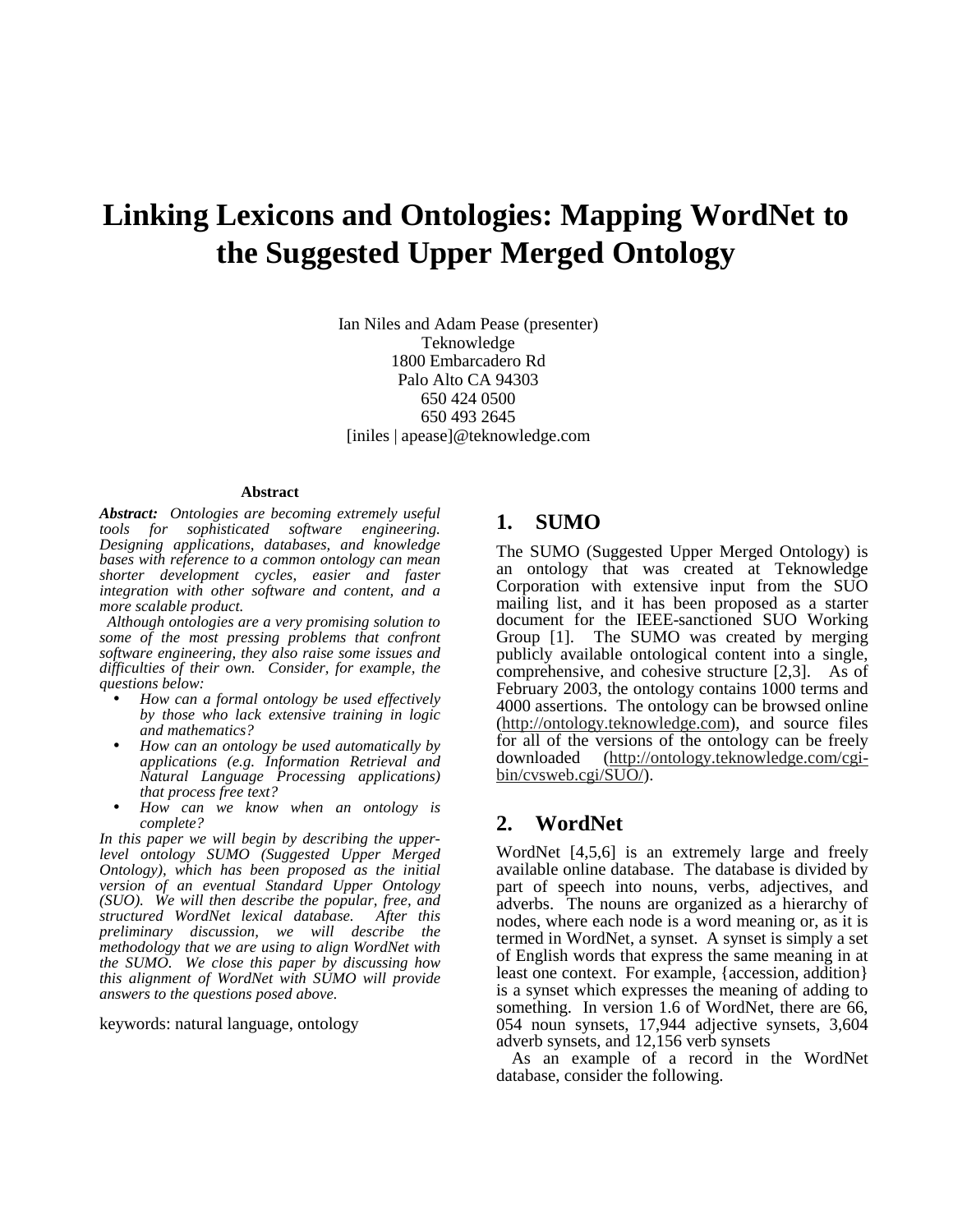**00047131 04 n 02 accession 0 addition 0 001 @ 09536731 n 0000 | something added to what you have already; "the librarian shelved the new accessions"; "he was a new addition to the staff"** 

The first part of the record states that the number 00047131 is the unique identifier of the noun synset { $accession$ , addition}. The part of the record The part of the record between the " $@$ " symbol and the """ symbol indicates that this synset is directly subsumed by the synset whose identifier is 09536731. This latter synset corresponds to the meaning of acquisition. The final element of the example record above (the text after the "|" symbol) consists of a gloss of the synset and some usage examples.

 WordNet is of interest not only because it is a vast repository of lexical data, but also because it is so widely used. It has been leveraged for automated sense-disambiguation, term expansion in IR systems, and the construction of structured representations of document content. In fact, WordNet is so popular that it is almost considered a de facto standard in the NLP community. The many uses to which WordNet has been put are described in a recent book (Fellbaum, 1998).

 WordNet is continually updated, and several versions of the database are currently used in Information Retrieval and Natural Language Processing applications. The latest version at this writing is 1.7. However, we decided to use version 1.6 of WordNet for the mapping project described in this paper, because when the project began version 1.7 has not yet been ported to Windows. This should not pose any compatibility problems, because a mapping from the synsets of WordNet 1.6 to the synsets of WordNet 1.7 is due to be released.

### **3. Mapping Methodology**

The first problem decision we had to make in the mapping project was to settle on the relations to be used to map WordNet synsets to SUMO concepts. There are three possible relations of interest: synonymy, hypernymy, and instantiation.

 Some examples should make clear these three relations and their use in mapping SUMO concepts to WordNet synsets. Consider the following entry in the WordNet noun database.

**00008864 03 n 03 plant 0 flora 0 plant\_life 0 027 @ . . . | a living organism lacking the power of locomotion** 

Since this synset is synonymous with the SUMO concept of 'Plant', the WordNet entry is augmented as follows:

**00008864 03 n 03 plant 0 flora 0 plant\_life 0 027 @ . . . | a living organism lacking the power of locomotion &%Plant=** 

The '&%' prefix indicates that the term is taken from the SUMO ontology, and the  $\equiv$  suffix indicates that the mapping relation is synonymy.

 Let us now consider a case where a WordNet synset is mapped to a SUMO concept which is broader in meaning than the synset. Consider, for example, the following entry in the WordNet noun file.

**04719796 09 n 01 Christian\_Science 0 001 @ 04718274 n 0000 | religious system based on teachings of Mary Baker Eddy emphasizing spiritual healing** 

As one might expect, there is no term in the SUMO that is equivalent in meaning to 'Christian\_Science'. However, the ontology does contain the more general concept of 'Religious Organization'. Accordingly, we add the annotation '&%ReligiousOrganization+' to the end of the WordNet entry for 'Christian\_Science'. Note that the suffix '+' indicates that the concept is a hypernym of the associated synset.

 The final sort of mapping relation used in this project is instantiation. This relation indicates that the thing denoted by the WordNet synset is a member of the class denoted by the SUMO concept. Consider, for example, the following entry in the WordNet noun database.

```
00034393 04 n 02 Underground_Railroad 0 
Underground_Railway 0 001 @ 00032687 n 0000 | 
abolitionists secret aid to escaping slaves; pre-
Civil War in US
```
In this case, the most closely related SUMO concept is 'Organization'. However, this relationship is not one of equivalence in meaning, nor one of subsumption of meaning. The Underground Railway is a particular organization. We indicate this fact by adding the annotation "&%Organization@" to the end of the entry for 'Underground\_Railway'.

 The WordNet database augmented with SUMO mappings can be exploited in a variety of ways. For example, an application that already uses WordNet can be reconfigured to take advantage of the new SUMO mappings field. If, for some reason, one does not want to make use of all of the augmented files, it will be a simple matter to write a script that extracts the synset/SUMO concept associations from the augmented file and writes them to a new, dedicated file. Finally, if one wants to make use of the mappings within a knowledge-based system, it is a simple matter to write a script that uses the mappings to populate a knowledge base with reverse pointers to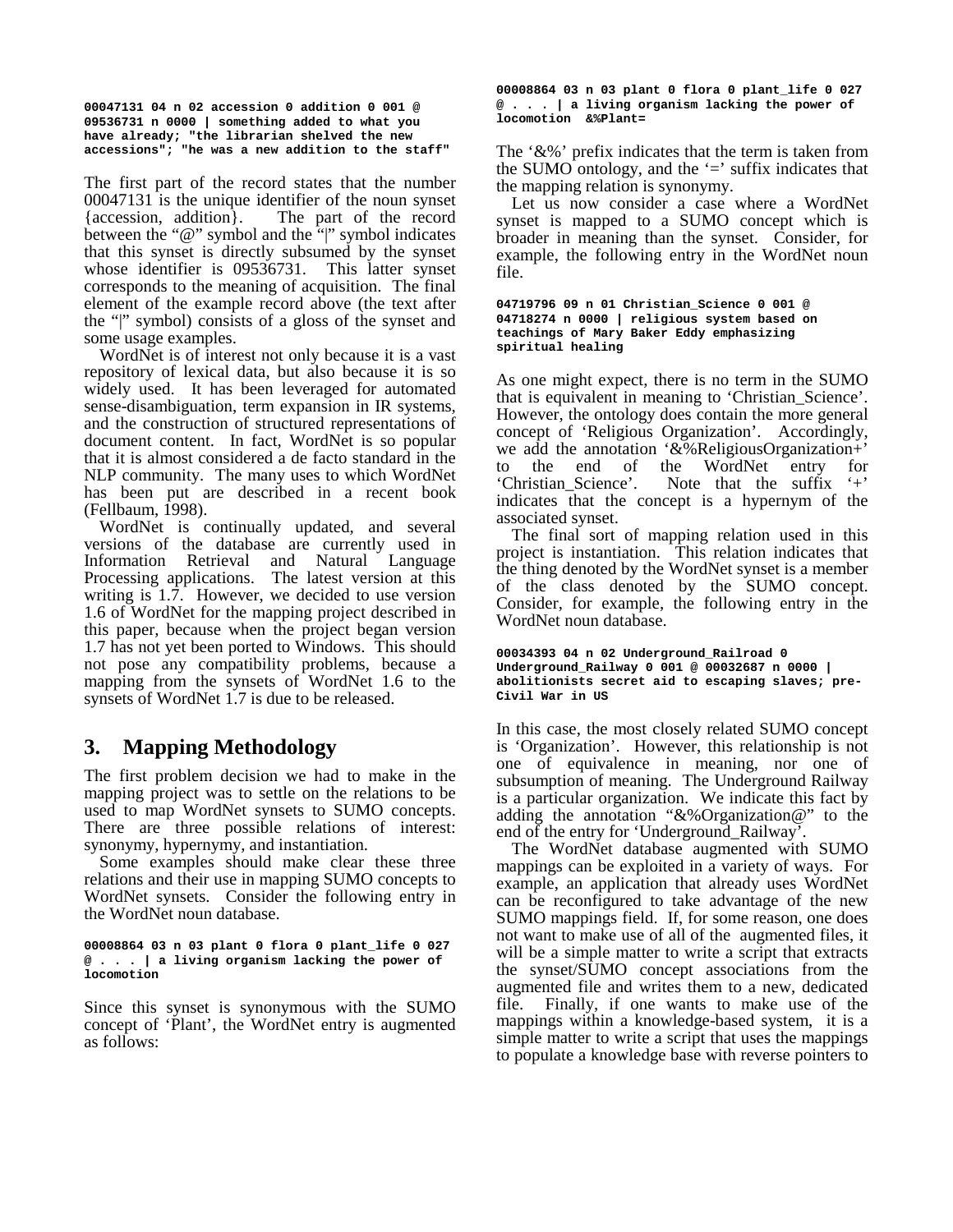WordNet. In the SUMO, these reverse pointers would be formulas of the following forms:

**(subsumingExternalConcept <SUMO concept> <WordNet synset ID> WordNet1.6)** 

**(synonymousExternalConcept <SUMO concept> <WordNet synset ID> WordNet1.6)** 

**(instance <WordNet synset ID> <SUMO concept>)** 

# **4. Mapping Examples**

In many cases, the mappings from WordNet to the SUMO posed no practical or theoretical problems. In fact, most of the high-level notions in the WordNet database found a ready equivalent in the SUMO. Consider, for example, the following augmented noun entries:

**00008019 03 n 06 animal 0 animate\_being 0 beast 0 brute 0 creature 0 fauna 0 . . . | a living organism characterized by voluntary movement &%Animal=** 

**00008864 03 n 03 plant 0 flora 0 plant\_life 0 . . . | a living organism lacking the power of locomotion &%Plant=** 

**00009457 03 n 02 object 0 physical\_object 0 . . . | a physical (tangible and visible) entity; "it was full of rackets, balls and other objects" &%Object=** 

All of these cases are unproblematic, and the many others like them gave us much encouragement during early stages of the mapping project.

 Nevertheless there were some challenging cases that are worth examining closely. Consider, for example, one of the WordNet synsets for 'Space'.

```
00015975 03 n 01 space 0 003 @ 00013018 n 0000 %p 
00014887 n 0000 %p 06271859 n 0000 | the 
unlimited 3-dimensional expanse in which 
everything is located; "they tested his ability 
to locate objects in space"
```
It was problematic to relate this notion to the SUMO, because the SUMO does not have a concept of "Space" and it is not immediately apparent whether and how such a concept would be useful for knowledge engineering and data modeling tasks. This problem became much more tractable when we considered the parallel notion of "Time", which is represented with the concept of 'TimeMeasure' (and its subsumed classes) in the SUMO. This fact led us to wonder if perhaps there was some concept of measure that could be similarly used to represent "Space". Finally, we decided that the SUMO concept of 'LengthMeasure' captures the quantitative aspect of the common sense notion of "Space" in much the same way that 'TimeMeasure' embodies the

quantitative aspect of "Time". Accordingly, we augmented the synset entry above with the annotation "&%LengthMeasure".

 Another interesting mapping case concerns WordNet synsets that have an irreducible subjective component. Consider, for example, the following synsets:

**00082055 04 n 01 best 0 002 @ 00503611 n 0000 ! 00082178 n 0101 | the supreme effort one can make: "they did their best"** 

**00125560 04 n 01 stunt 0 002 @ 00021392 n 0000 ~ 00277241 n 0000 | a difficult or unusual feat; usually done to gain attention** 

**00025630 04 n 02 going 0 sledding 1 001 @ 00020977 n 0000 | advancing toward a goal; "persuading him was easy going" or "the proposal faces tough sledding"** 

The attribution of these terms involves a criterion which varies from subject to subject and even with respect to the same subject over time, for all of us have different ideas at different times about what is "best", "difficult", etc. Since the SUMO is supposed to to be a repository of precisely defined concepts, these concepts have to be objective ones. Nevertheless, we decided that it might be useful to have a general SUMO concept for the many WordNet synsets like the ones above. Accordingly, we defined the concept of 'SubjectiveAssessmentAttribute' and made it an immediate subclass of 'NormativeAttribute' in the SUMO.

 Another interesting sort of case arises when a single concept from the SUMO maps to more than one synset in WordNet, or vice versa. In some cases, WordNet posits a linguistic distinction which does not correspond to a logical difference. Consider, for example, the two following synsets:

```
00002086 03 n 04 life_form 0 organism 0 being 0 
living_thing . . . | any living entity 
00002880 03 n 01 life 0 002 @ 00002086 n 0000 ~ 
05988126 n 0000 | living things collectively;
```

```
"the oceans are teeming with life"
```
These two synsets mean essentially the same thing, but the first emphasizes being an instance of the general class of living things while the second denotes this class directly. Although this distinction may have linguistic importance, it does not have any bearing on knowledge engineering needs. For this reason, both synsets have been assigned the annotation "&%Organism=". For an example of one synset mapping to more than one SUMO concept, consider the following entry in WordNet: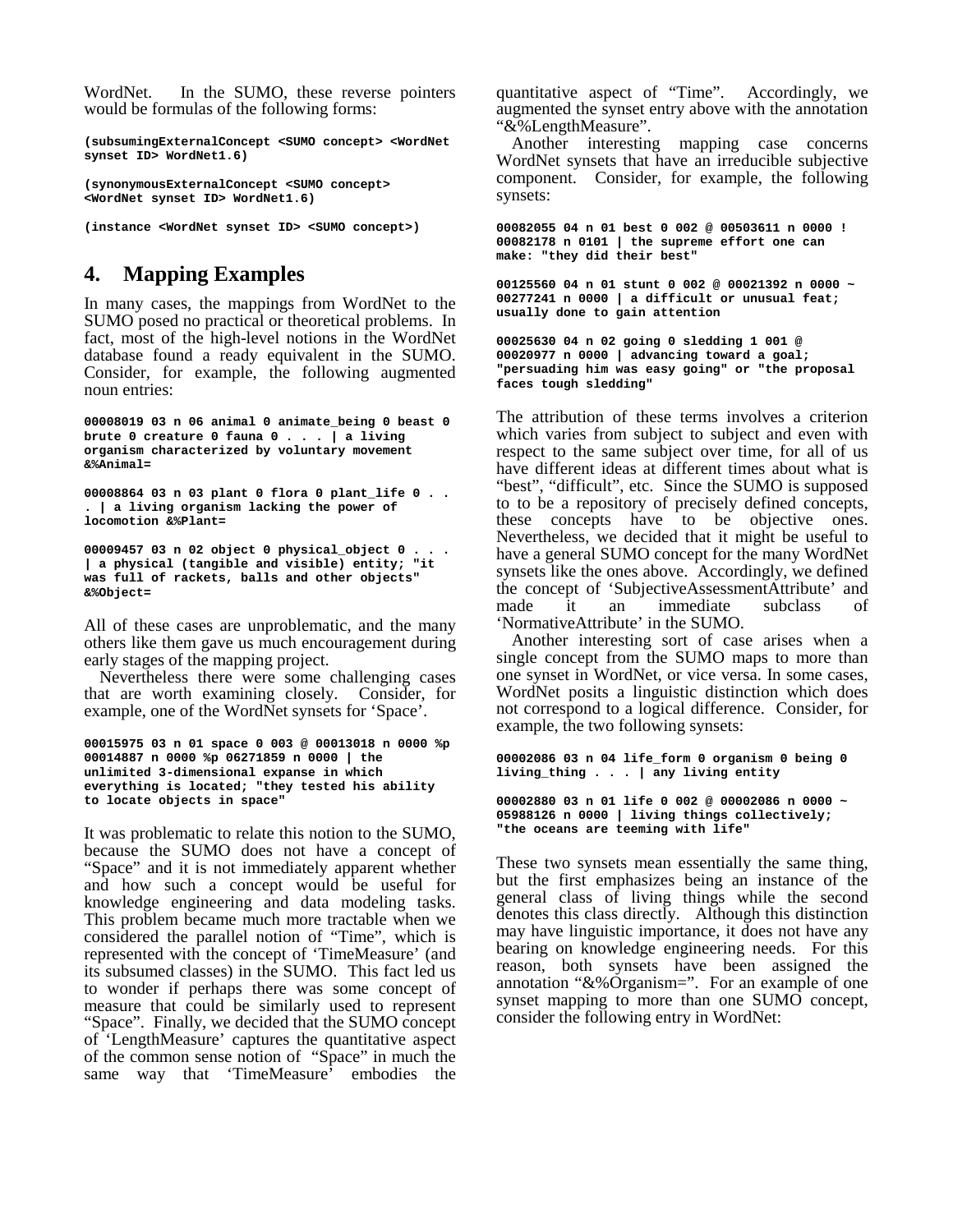**00128951 04 n 02 substitution 0 exchange 1 004 @ 00125689 n 0000 ~ 00129213 n 0000 ~ 00129804 n 0000 ~ 00129915 n 0000 | the act of putting one one thing or person in the place of another: "he sent Smith in for Jones but the substitution came too late to help** 

It's clear that this notion of substitution involves removing something from a particular place and then putting something else into that same place. However, it is very difficult to formulate precise temporal and spatial constraints for this substitution. For this reason, we simply augmented the entry above with the annotation " $&\&\%$  Removing+  $&\&\%$  Putting+".

#### **5. Motivation for the Mapping**

In the introduction to this paper, it was noted that there are three important issues that arise in connection with ontologies.

· How can a formal ontology be used effectively by those who lack extensive training in logic and mathematics?

· How can an ontology be used automatically by applications (e.g. Information Retrieval and Natural Language Processing applications) that process free text?

· How can we know when an ontology is complete?

The WordNet/SUMO mappings will help resolve each of these issues. In particular, these mappings can function as a natural language index to the concepts in the ontology, as a bridge between these structured concepts and the free text that is processed by an ever increasing number of applications, and as a "completeness check" on the content of the ontology.

 Let us discuss each of the three issues in turn. First of all, the mappings between WordNet and the SUMO can be regarded as a natural language index to the SUMO. Thus, we have developed a tool which permits the user to enter English terms and which returns SUMO concepts that are associated with the input terms via WordNet synsets. By interacting with this tool, the user is able to see all SUMO concepts that are related to natural language terms of interest, and this makes it much easier for him/her to do knowledge engineering and data modeling tasks with the ontology. This tool has been integrated with the SUMO browser, which is available online at: http://ontology.teknowledge.com/. Aside from facilitating the creation of SUMO-

compliant knowledge and data elements, the mappings may also be an important knowledge source for Natural Language Processing applications. The mappings can be used by these applications to assign the structured meanings of the SUMO to free text. The simplest way of doing this would be simply to assign every SUMO concept to every word which is related to it via a WordNet synset. More sophisticated approaches could use some sort of sense-disambiguation algorithm to pinpoint the precise SUMO concept which is intended in a given context. In either case, the document representations consisting of SUMO concepts could then be used to create automatically generated summaries or they could be used to facilitate semantic searching.

 Aside from resulting in a knowledge source that should prove very useful to Natural Language Processing applications and human users of the ontology, the mapping process has functioned as a completeness check on the SUMO. As we assigned SUMO concepts to WordNet synsets, we came across some cases where the most specific subsumer in the SUMO for a given synset was too broad in meaning. In other words, from time to time we found content in WordNet that was not part of the SUMO but that should be, we judged, part of an upper-level ontology. Consider, for example, the following Consider, for example, the following entry in the WordNet database.

```
00038917 04 n 01 failing 0 002 @ 00038702 n 0000 
! 00037826 n 0101 | failure to reach a minimum 
required performance; "his failing the course led 
to his disqualification"
```
This entry and the many others in WordNet relating to the level of performance in a competitive situation convinced us that we needed a subclass of 'Attributes' for qualities related to competition, e.g. passing, failing, winning, losing, etc. Note that this class is not a subclass of the concept 'SubjectiveAssessmentAttribute' discussed in the previous section, because in some cases there is an objective fact of the matter about a participant's standing in a particular competition, e.g. when one player checks another in chess. Other additions to the SUMO that have been motivated by WordNet include the concept 'EmotionalState', many concepts in the 'Process' branch of the SUMO, and 'SoundAttribute' (a subclass of 'Attribute'). To the extent that WordNet synsets have suggested concepts that are appropriate for an upper-level ontology, definitions and axioms corresponding to these synsets have been crafted and added to the SUMO. In this way, we believe that we have refined the SUMO into an ontology that can be used to express anything that anyone would every want to say in a formal context.

 The SUMO/WordNet mapping project was completed in December 2002. All of the synsets in WordNet 1.6 have been mapped to at least one SUMO concept. The files containing all of the SUMO/WordNet mappings can be freely downloaded<br>from the SUMO ontology web page: the SUMO ontology web page: http://ontology.teknowledge.com/.